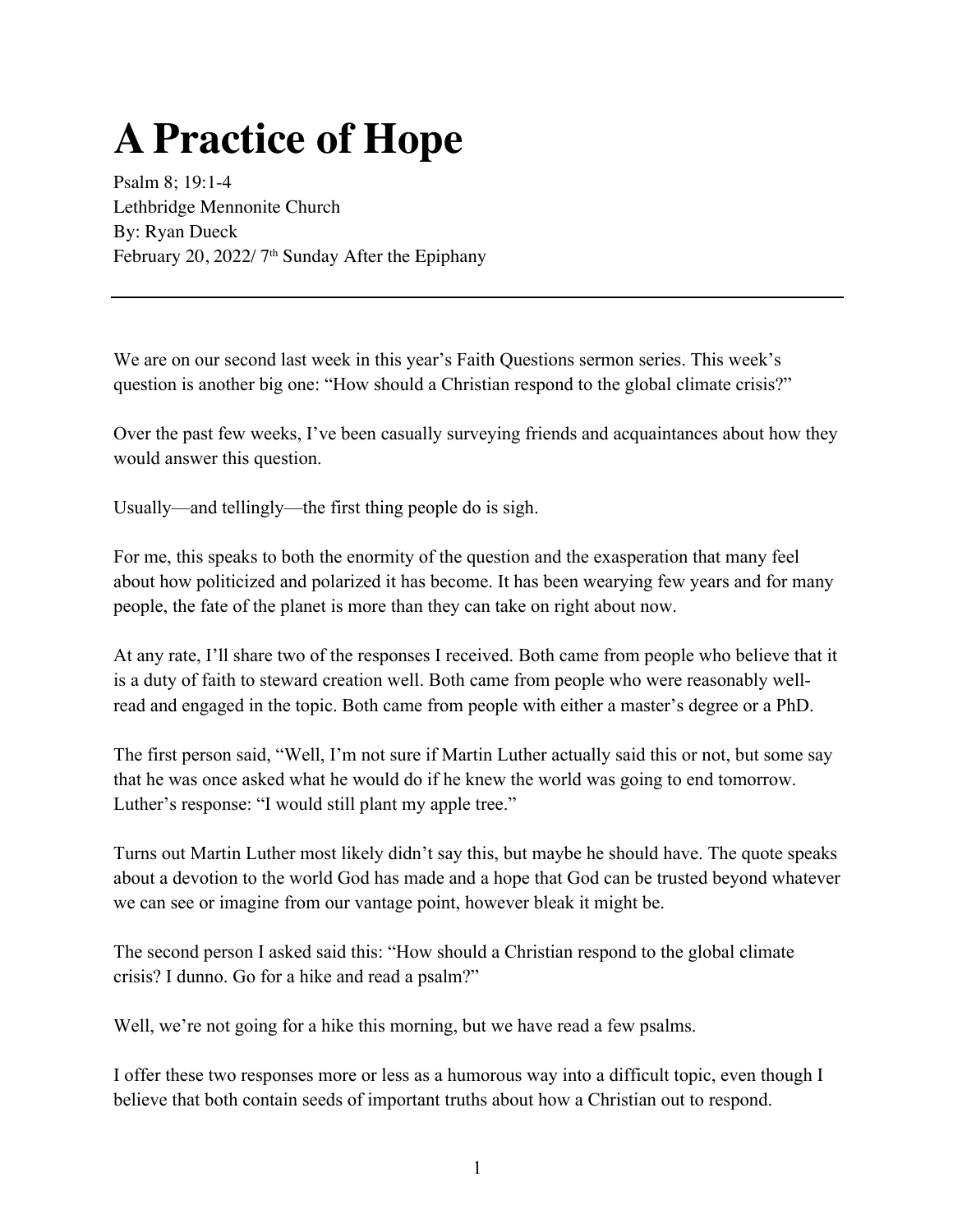Here's what I'm not going to do this morning.

I'm not going to present any evidence for the reality of human-induced climate change. I'm not going to present you with data and temperature graphs and a list of official-sounding declarations from official scientific organizations.

You did not come to church for a science lecture, and you will not get one from me  $\odot$ 

There is plenty of intelligent analysis widely available out there. The climate scientist Katherine Hayhoe (a Canadian and an evangelical Christian, by the way!) would be a great place to start. She has a new book out now called *Saving Us* that's worth reading.

Mennonite Church Canada has also recently released an official statement that advocates six initiatives on climate action ranging from resourcing congregations to urging simple living to creating working groups, to better resourcing and advocacy. There is plenty of reading material available there, too. $<sup>1</sup>$ </sup>

But as I said, I'm not going to spend much time on this. In general, I require almost no convincing that human greed, self-interested apathy, predatory capitalism, and wide-spread corruption are having devastating ecological effects.

These things are corrosive to our souls, to our relationships, and communities; I would expect them to have the same effect upon the created world. And it seems to me that they clearly do.

I believe that climate change is real, and that human behaviour is hastening it along.

I'm going to spend more time on the "How should a Christian respond" part of the question than the "global climate crisis" part. If nothing else, I feel more qualified to address the former than the latter.

\*\*\*

How *should* a Christian respond? Well, the first thing I think a Christian should do is to ground ourselves in our own story.

I have long felt that Christians ought to make the best environmentalists. I say this for theological, not scientific or political reasons.

<sup>1</sup> https://www.mennonitechurch.ca/climate-action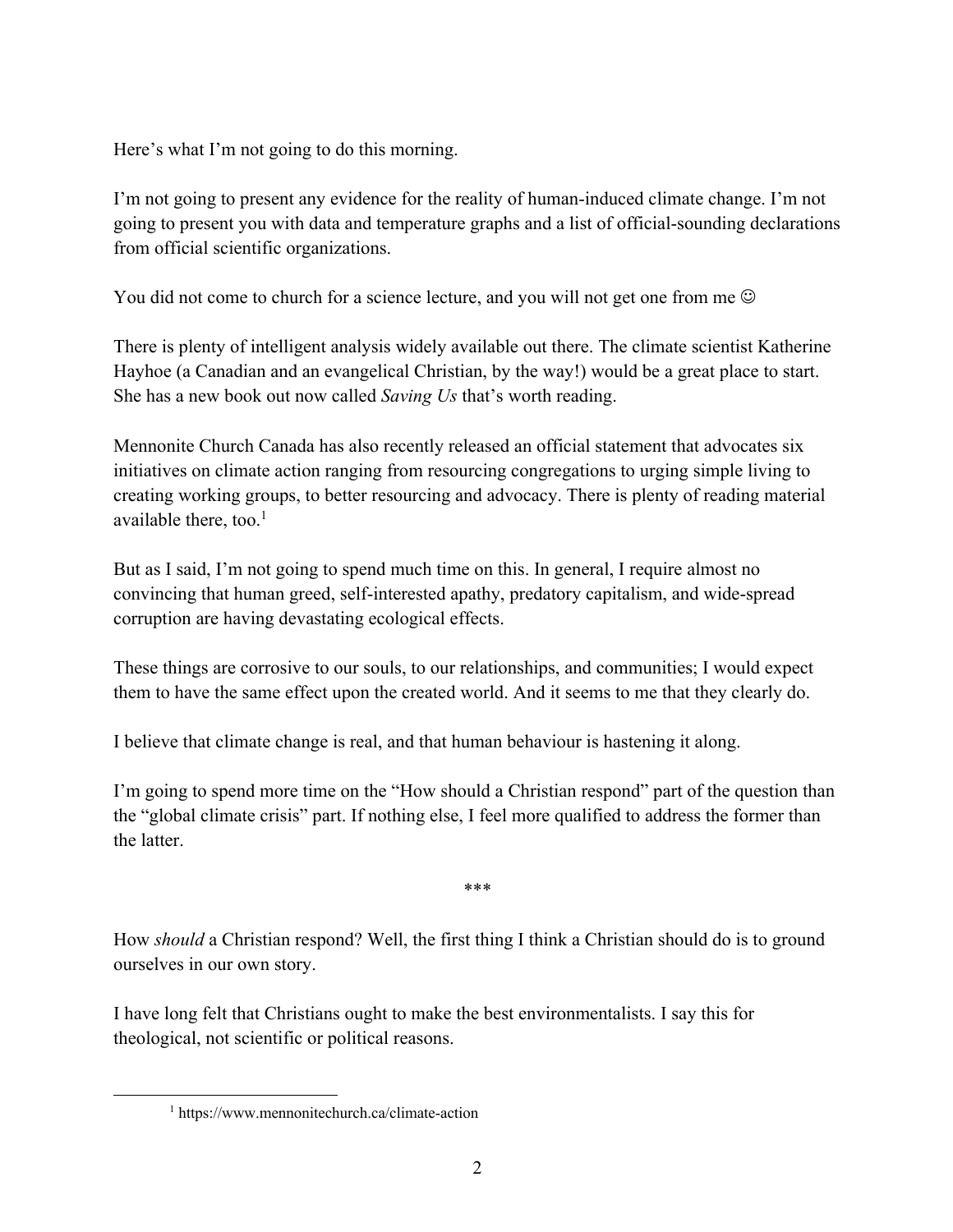Our story begins in a garden, after all. It begins with God speaking into being a world of beauty and diversity and grandeur, a fertile and fruitful creation full of possibility and promise.

God plants his image bearers in the garden and commands us to be fruitful, to multiply, to promote flourishing, to take what was made and cultivate it, in every sense of the word.

Basic to the Christian understanding of the nature and task of humanity is that we bear God's image, we are little creators. We have a role to play in God's will being done *on* earth and *for* the earth.

Of course, we haven't done so well. We've misused the "dominion" we were given in Genesis 1:26 and which is praised in Psalm 8.

But this doesn't change the nature of our role in the world. Katherine Hayhoe puts it well:

Dominion is not the same thing as domination; the very word implied stewardship and sustainability... In fact, if Christians truly believe that we've been given responsibility— "dominion"—over every living thing on this planet, as it says at the very beginning of Genesis, then we won't only objectively care about climate change. We will be at the front of the line demanding action because it's our God-given responsibility to do so. Failing to care about climate change is a failure to love. What is more Christian than to be good stewards of the planet and love our global neighbor as ourselves?<sup>2</sup>

Amen.

I must pause here to note two ironies in our discourse about climate change in the broader culture (outside the church) and the role human beings ought to play.

First, it is ironic that a good deal of climate change discourse exhibits a very conflicted view of human nature. On the one hand, we are often told that human beings are just one more part of nature and that that we have no greater ultimate significance than a tree or a toad.

But on the other hand, at the heart of all pleas to "save the world" or "stop climate change" is the assumption, whether acknowledged or not, that human beings somehow have a special role to play. The trees and the toads presumably have no burden to save anything.

<sup>2</sup> Katherine Hayhoe, *Saving Us: A Climate Scientist's Case for Hope and Healing in a Divided World* (New York: One Signal, 2021), 19.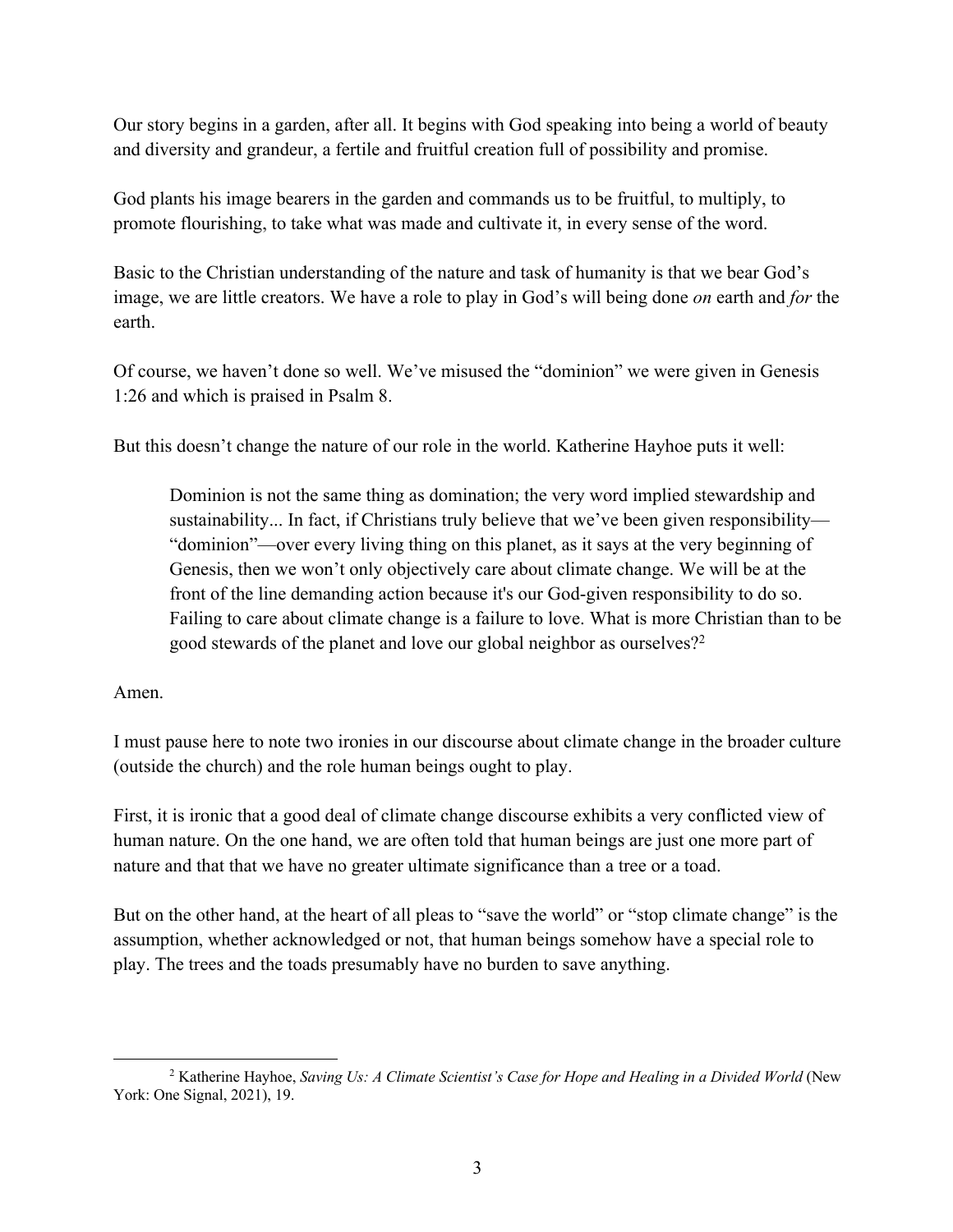Despite widespread cultural acceptance of a narrative where human beings are nothing more than the result of time plus chance, we *all* —religious or not—tend to retain conceptions of nature as something separate from us, and of our role as unique.

In other words, we all—religious or not—tend to operate with a Christian anthropology. We should acknowledge this honestly. Human beings are "of the earth," yes, but we also have abilities and obligations that transcend the rest of the created world.

Second, there is frequently a religious character to environmental ethics.

Michael Shellenberger is a *Time* magazine "Hero of the Environment" and an invited expert reviewer of the most recent Assessment Report for the Intergovernmental Panel on Climate Change. He's noticed a shift in the tone of much discourse around climate advocacy over his lifetime:

Environmentalism today is the dominant secular religion of the educated, upper-middleclass elite in most developed and developing nations. It provides a new story about our collective and individual purpose. It designates… heroes and villains. And it does so in the language of science which provides it with legitimacy…

[A]pocalyptic environmentalism is a kind of new Judeo-Christian religion, one that has replaced God with nature. In the Judeo-Christian tradition, human problems stem from our failure to adjust ourselves to God. In the apocalyptic environmental tradition, human problems stem from our failure to adjust ourselves to nature. In some Judeo-Christian traditions, priests play the role of interpreting God's will or laws, including discerning right from wrong. In the apocalyptic environmentalist tradition, scientists play that role…

The trouble with the new environmental religion is that it has become increasingly apocalyptic, destructive, and self-defeating. It leads its adherents to demonize their opponents... And it spreads anxiety and depression without meeting the deeper psychological, existential, and spiritual needs its ostensibly secular devotees seek.3

Human beings cannot live without a grand narrative to give their lives purpose and meaning. In a world where many have left or are leaving Christianity or other religious narratives behind, all kinds of rivals are rushing in to fill that void.

But these alternatives inevitably take something that should be a part of a grand narrative of meaning and substitute it for the whole.

<sup>3</sup> Shellenberger, 263-65.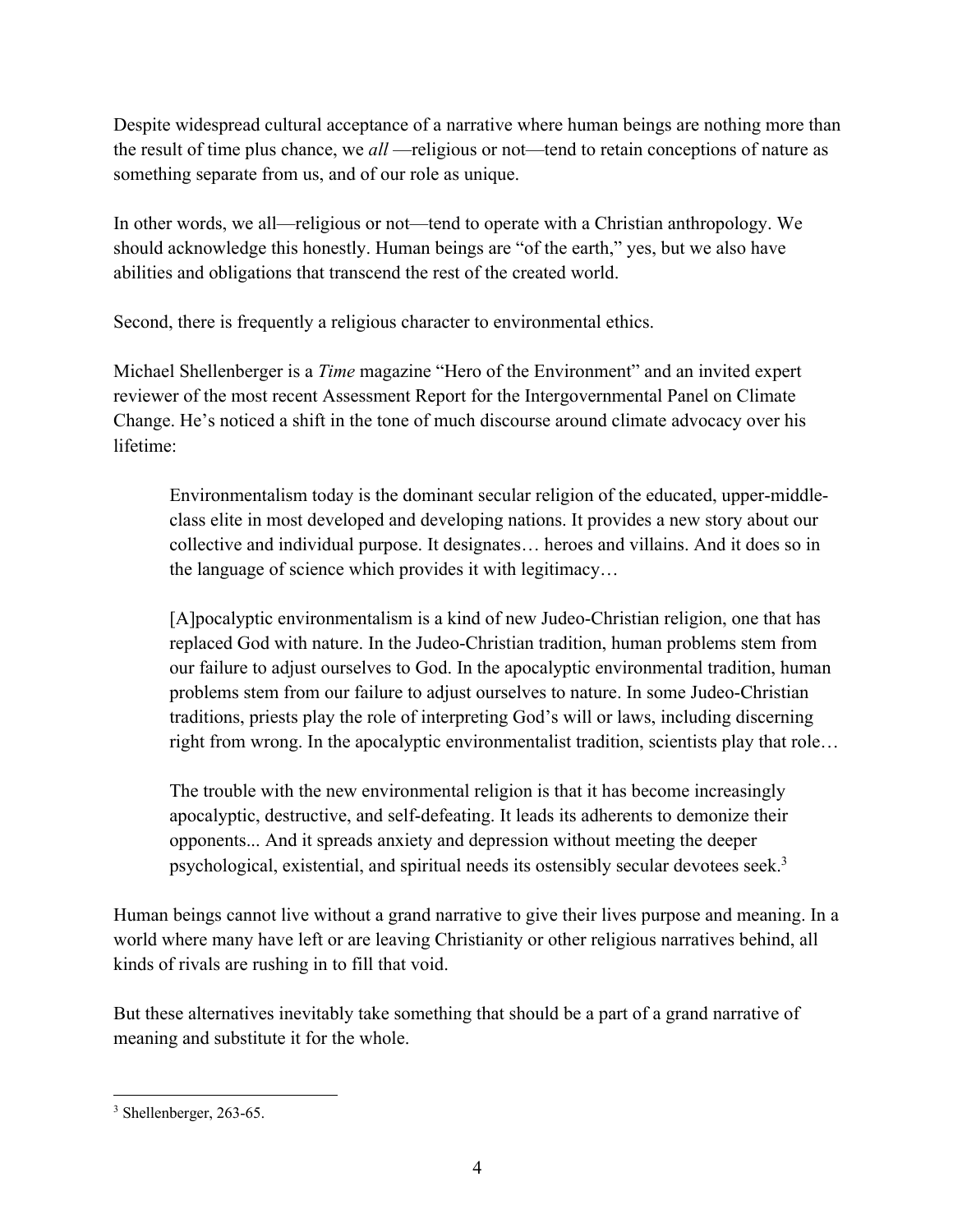I think that a consistent Christian ethic toward creation can ground both our conviction that human beings have a unique obligation and task *and* to scratch the religious itch that environmental ethics on its own cannot.

**\*\*\***

Ok, thus far this has all been kind of theoretical. The question asked what Christians should *do*, after all.

Well, we must simply strive to be good stewards. We could start by living more simply and consuming less. Of the six initiatives recommended by the Mennonite Church Canada Climate Change statement, this was the one that stood out to me the most. It was described as "a traditional Mennonite value."

Long before "reduce, reuse, and recycle" became a slogan, it was embedded, whether out of choice or necessity, in many Anabaptist ways of living in the world. It remains very good advice for practical living, even if some might be tempted to think that it is too little too late.

We can explore more ecologically friendly alternatives to oil and coal (solar, electric, wind, etc.) and do so while paying attention to the carbon footprint that the development of these new technologies has.

We can get involved politically. The large-scale changes that are necessary to slow down the most devastating effects of climate change will only come about via the political realm. We should vote for politicians and parties that take these matters seriously.

We can get involved in lobbying and activism. Here, too, I want to pause.

There are times when some of the more aggressive advocates for climate change (outside and inside the church) give the impression that if you are not making climate change the animating force of your life, you are failing as a citizen, a human being or a Christian.

I don't think this is helpful, for starters. I think that guilt and fear are very poor motivators, whether we're talking about religion or science or politics. I rarely see people become wholehearted, enthusiastic proponents of *anything* because they feel guilty and afraid.

I also don't think it's a true reflection of who we are and how we're individually wired.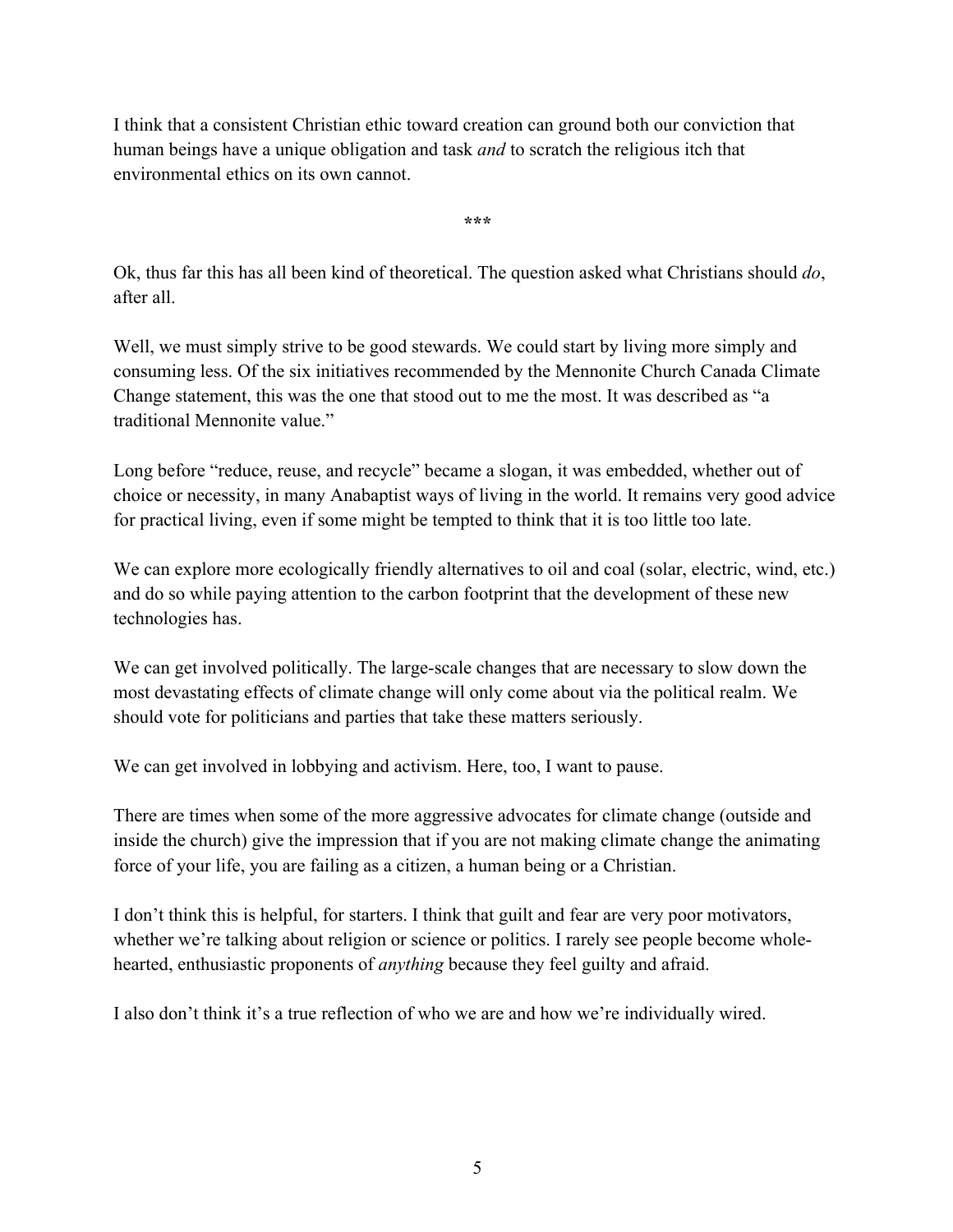I was struck recently by an article in the *New York Times* reflecting on the life and death of the late Sidney Poitier. Poitier was one of the first black leading men in Hollywood. He was a trailblazer in a world where he faced many obstacles and a good deal of racism along his path.

And yet, listen to his approach:

His style, however, remained low-key and nonconfrontational. "As for my part in all this," he wrote, "all I can say is that there's a place for people who are angry and defiant, and sometimes they serve a purpose, but that's never been my role."4

Today, I fear that Poitier would be "called out" for not being committed enough to the work of racial justice. And yet, he felt free—I think quite rightly—to say that we're not all called to the same path when it comes to the important issues of our day.

We can all do *something*. We are not all called to do precisely the *same* thing. We would do well to remember this.

Finally, when we consider the question of what a Christian ought to do in light of the climate crisis, we must acknowledge that our reflection and action on this matter is taking place in a cultural context where trust—in government, in media, in authorities, and in science—has been seriously eroded if not shattered.

"Follow the science" sounds different today than it did two years ago. Rightly or wrongly (I think mostly wrongly), the last two years have made many people suspicious of just trusting what science says.

We know now (if we didn't before) that science changes over time (this is the nature of the task!) and that it can be made to say many things. Science in some pure sense may be objective but how we use it is not.

This is the world we live in. And this must shape how we engage this topic.

Facts alone do not persuade.

If you want to see a grimly amusing example of this, there's a film on Netflix right now called *Look Up!* In the movie, scientists have discovered an asteroid on course to crash into earth and wipe out all life. They desperately try to persuade the public and policy makers with the facts of the matter, but the politicians and media mostly just ignore it or wonder how it can be spun to increase tv or approval ratings.

<sup>4</sup> https://www.nytimes.com/2022/01/07/movies/sidney-poitier-dead.html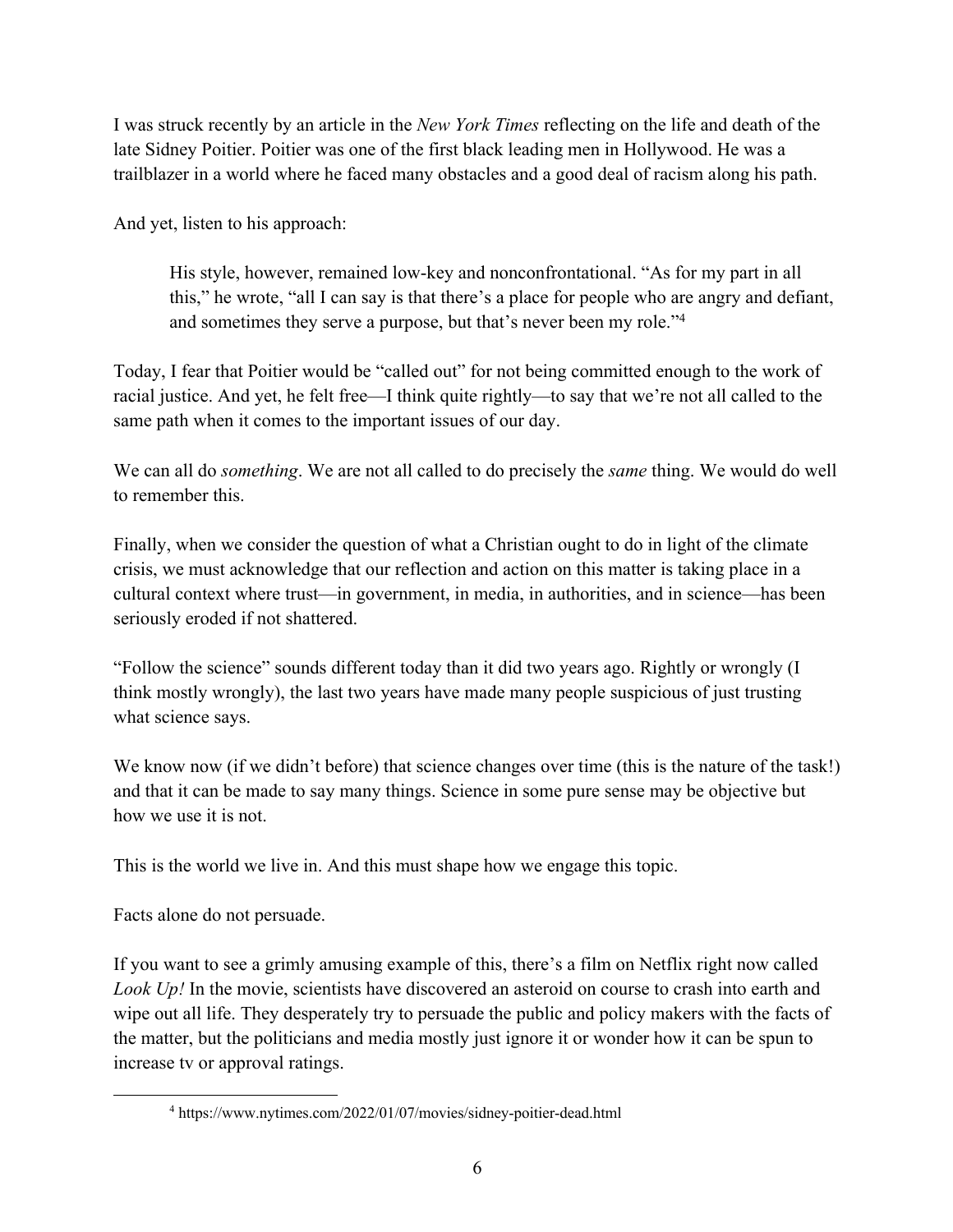Sadly, this isn't so far from the world we live in.

I don't think it will do to just become ever more devoted to trying to get people to agree to the facts, more data, more studies, etc. If there's anything the less two years have taught us, it's that everyone's facts come wrapped in a political package.

As in every other area of life, it is stories that move us. This is one of the best parts of Katherine Hayhoe's book. She honestly acknowledges that most people are weary of facts and that we all have motivated reasoning when it comes to how we employ the facts.

So, tell stories, she says. Tell stories about your love of gardening or diving or hiking or skiing and how you don't want to lose these things. Tell stories about people you love whose lives are being negatively affected by climate change. Connect with people around shared values.

And do so in such a way that avoids labelling and demonizing those who don't think like you. It seems to me that this is wise advice.

\*\*\*

I want to end by returning to Mennonite Church Canada's document on climate change.

I was struck by what the document *didn't* say. It says that it is good news that God so loved (and loves) the world (and we should, too). It quotes Romans and says that we are called to enter into the groaning of all creation. Yes. All of this is true and worthy of affirmation.

But what about the promise of God? I saw little of this.

It quotes John 3:16 which reminds us that God loves the world. This is good. But John goes on to say in verse 17 that "God did not send the Son into the world to condemn the world, but in order that the world (*cosmos*) might be saved through him."

God has not abandoned the *cosmos*. God promises to save the *cosmos* through Christ.

Earlier I said that our story began in a garden. It ends in new creation. Revelation 22:1-3:

Then the angel showed me the river of the water of life, bright as crystal, flowing from the throne of God and of the Lamb through the middle of the street of the city. On either side of the river is the tree of life with its twelve kinds of fruit, producing its fruit each month; and the leaves of the tree are for the healing of the nations.